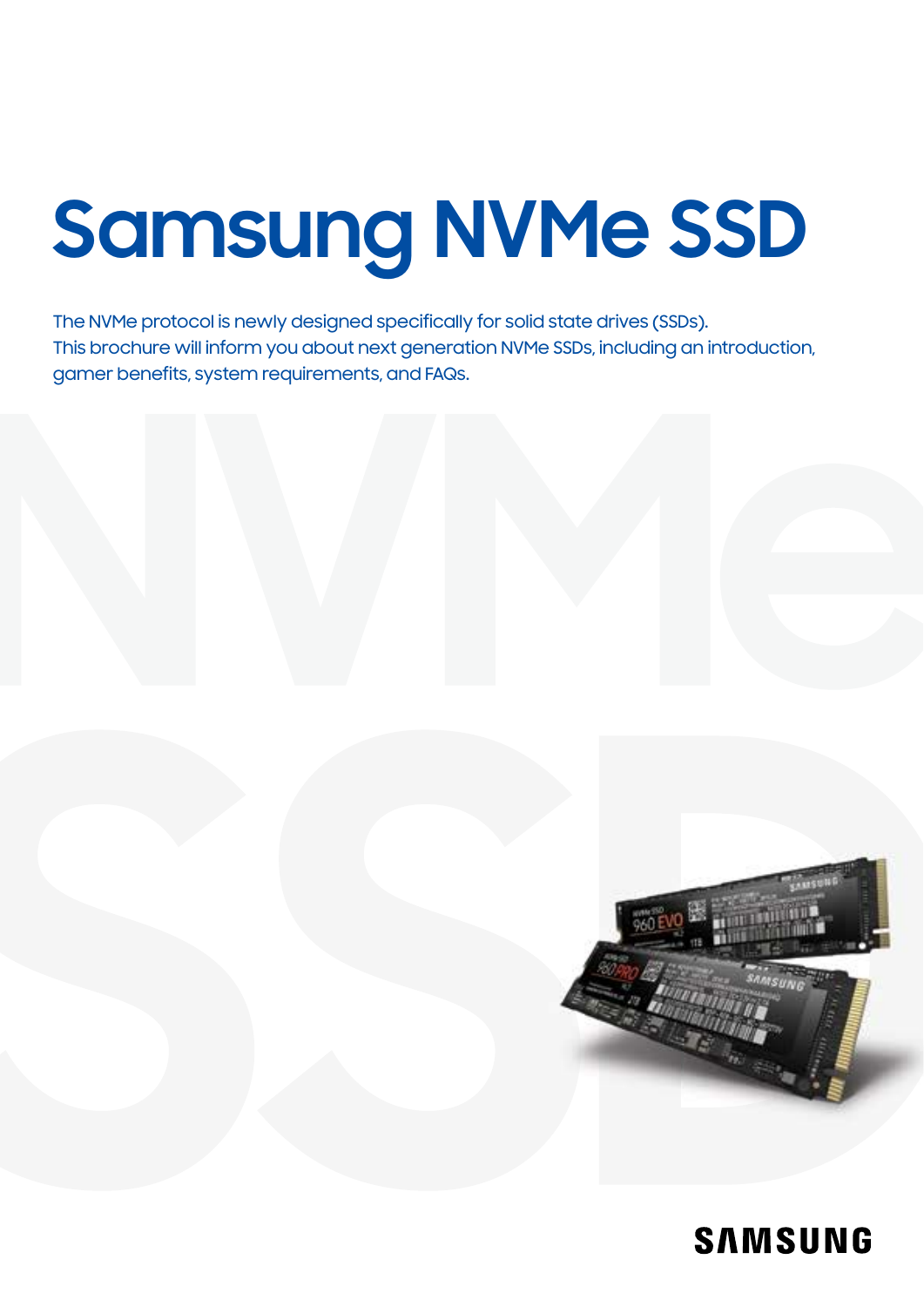# **Introduction to Samsung NVMe SSDs**

#### **Overview**

When it comes to a PC's system "responsiveness", storage is one of the most crucial hardware components. The faster the drive, the faster the system boots, the faster apps launch, and the faster files save. The introduction of SSDs a number of years ago was a major step forward from traditional spinning HDDs, but SSDs recently hit a performance wall in the existing SATA III protocol, and they simply cannot run any faster.

#### NVMe is built for SSDs

SSD technology grew enormously alongside advances in CPU and GPU. With a significant boost in storage capacity and performance, NAND Flash - the technology behind Solid State Drives - possesses the capability to do far more. The Non-Volatile Memory Express (NVMe) protocol was specially created for NAND Flash storage solutions to accelerate transfer speeds by overcoming legacy constraints in existing storage interfaces and protocols. SATA was optimized for mechanical Hard Disk Drive Storage, but even with revisions over time, the current SATA 3 interface bandwidth does not accommodate the full potential of NAND Flash based SSDs.



\* In the future, using PCIe 4.0 can be scaled to 16 lanes for a theoretical max. of 32 GB/s.



Non-Volatile Memory Express (NVMe) protocol was especially designed for NAND Flash storage solutions to unleash a new dimension of data transfer speed. It allows SSDs to achieve peak performance, 6-7 times the sequential read/write speeds of SATA.

#### More gains from NVMe SSDs

Besides providing a leap in performance, NVMe SSDs are smaller, lighter, more efficient, and easier to install (no cables). The M.2 form-factor reduces the overall size of internal storage devices. Standard M.2 cards are just 22 mm wide, allowing dramatically expanded capacity without messy cables, power wires, or bulky disk housing.

#### The next generation of storage

With the faster data transfer speeds of the PCIe interface and the NVMe protocol, the SSD of the future is scalable with a theoretical transfer speed of up to 31,504 MB/s (using PCIe 4.0).

NVMe SSDs unlock a new level in speed, capacity, and form.



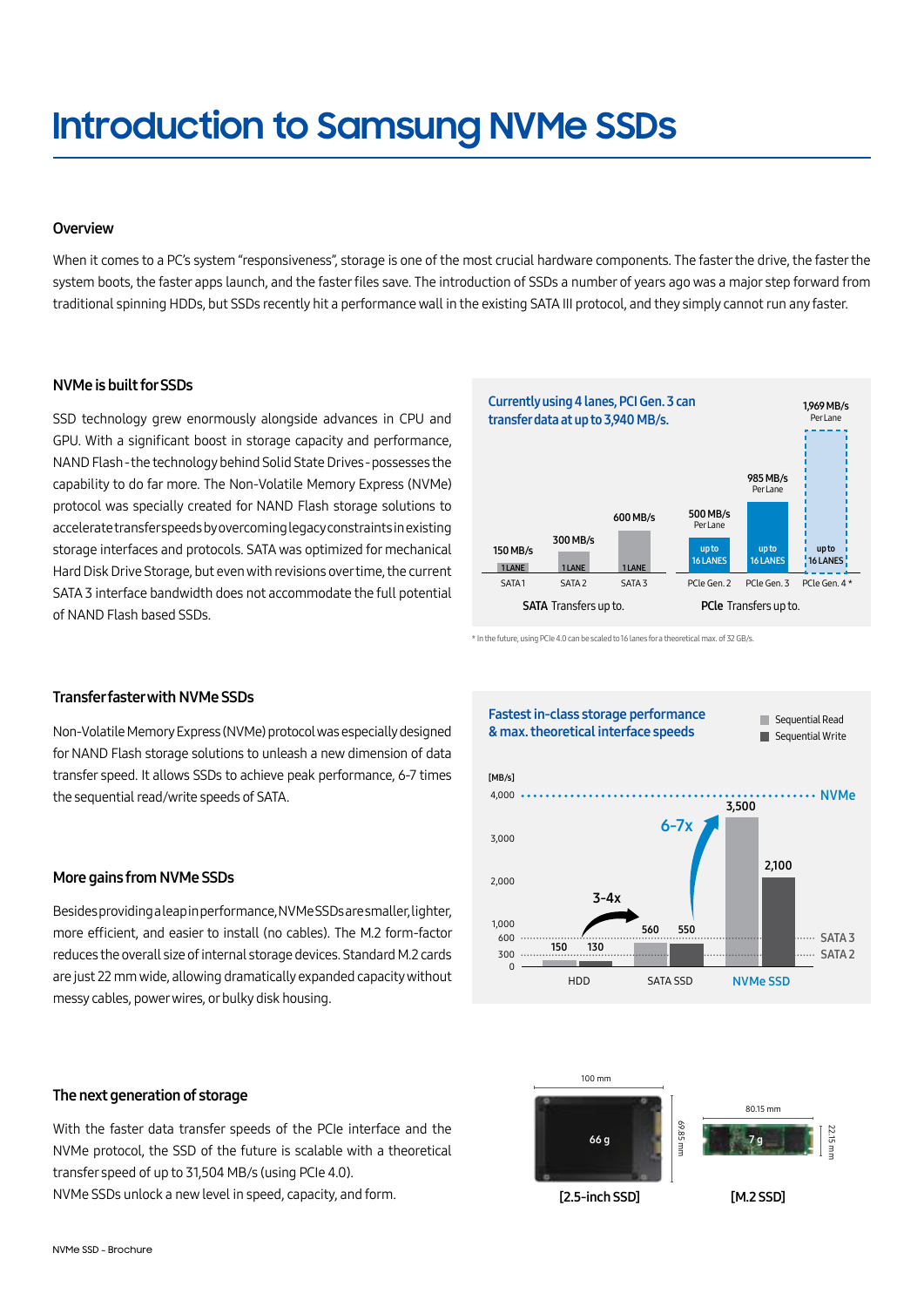#### The solution to storage protocol / interface bottleneck

The NVMe protocol is newly designed specifically for solid state drives (SSDs) and replaces older SATA protocols which were optimized for hard disk drives. The new NVMe protocol has an interface and form-factor vastly different from prior storage solutions. Fundamental changes in how storage connects to the PC system brings certain hardware and software requirements. Users are advised of the following requirements to ensure compatibility and to gain the full benefits of the revolutionary NVMe storage technology.

#### Hardware requirements

Please refer to the product documentation published by the manufacturer of your system or components to verify that a Samsung NVMe SSD is compatible with your build.

| Category           | Minimum Requirement                                                                                                                   |  |  |  |
|--------------------|---------------------------------------------------------------------------------------------------------------------------------------|--|--|--|
| Mainboard (System) | Intel Haswell Refresh or later client chipset based main board with free (unallocated)<br>PCIe Gen. 3 X 4 lanes                       |  |  |  |
| Processor          | 64-bit processor (recommended) single, dual or higher number of processors can be used                                                |  |  |  |
| Memory             | More than 2GB DRAM                                                                                                                    |  |  |  |
| Connector          | Requires M.2 ('M' Key) or use third party adapter (AIC) to connect to PCIe connector                                                  |  |  |  |
| Form-Factor        | Space for a single sided M.2 2280 (SSD with dimensions 22mm x 80 mm) or<br>use third party adapter (AIC) to connect to PCIe connector |  |  |  |
| Power              | 25W compatible PCIe slot                                                                                                              |  |  |  |

#### Software requirements

The following operating systems are supported, so long as equipped with required or recommended driver as indicated below:

| <b>OS</b>   |          | <b>Notes</b>                     |  |  |  |
|-------------|----------|----------------------------------|--|--|--|
| Windows 7   | 32/64bit | Samsung NVMe driver required     |  |  |  |
| Windows 8   | 32/64bit | Samsung NVMe driver required     |  |  |  |
| Windows 8.1 | 32/64bit | Samsung NVMe driver recommended* |  |  |  |
| Windows 10  | 32/64bit | Samsung NVMe driver recommended* |  |  |  |

\* The Samsung NVMe driver ensures maximum compatibility between host and Samsung NVMe SSDs and optimizes system performance.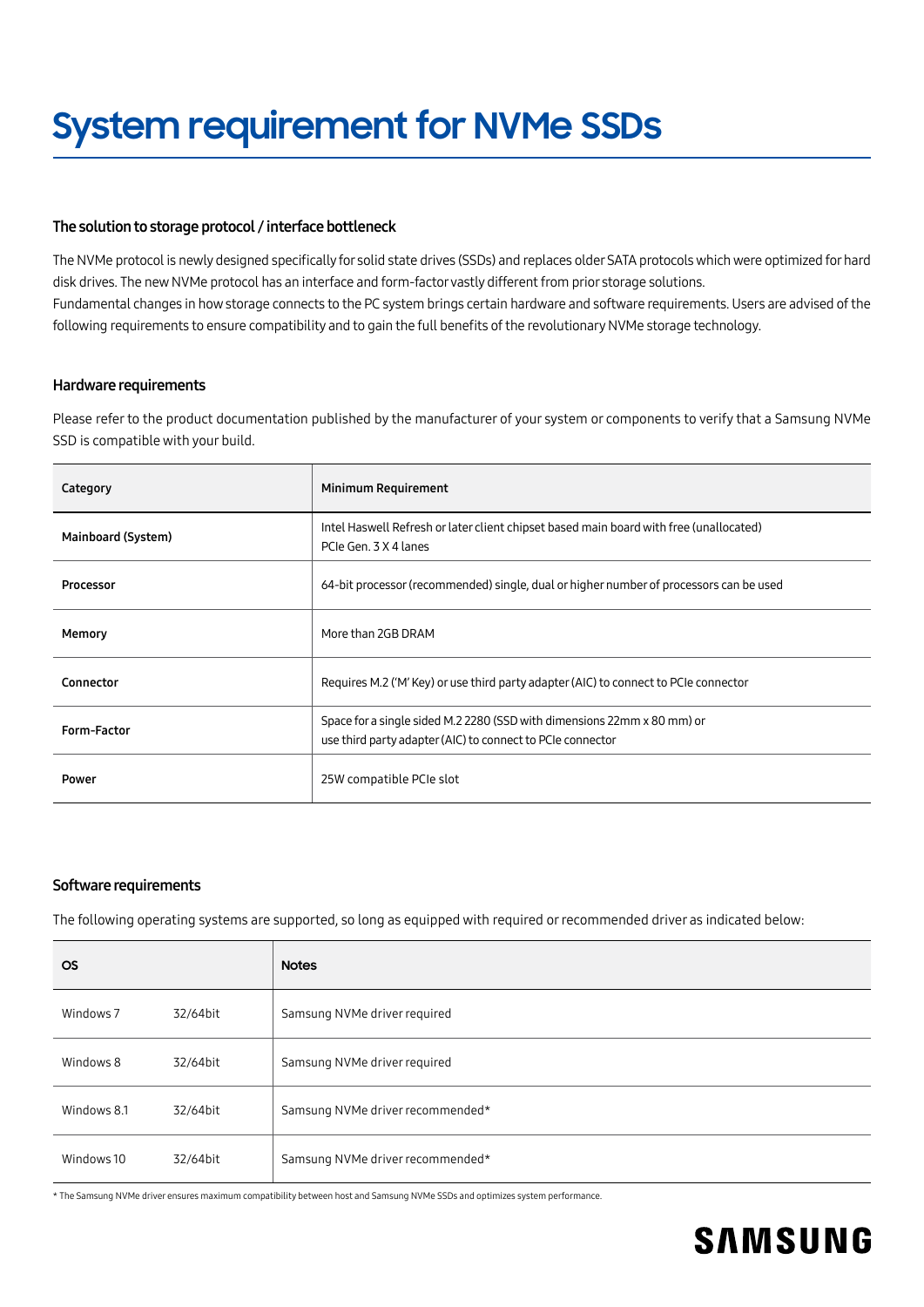# **Gamer benefit from Samsung NVMe SSDs**

#### NVMe Advantages: Your competitive edge

Gamers can seize a competitive advantage over rivals, and experience superior gameplay with the industry leading performance of Samsung NVMe SSDs.

This case study shows how and when gamers can best experience the performance gains of an NVMe SSD upgrade.

#### Samsung NVMe SSD acceleration for 4K and DirectX 12 games

NVMe SSDs have transfer and access speeds far superior to those of SATA SSDs. For more graphically demanding games which involve loading larger files and more disk input/output operations, the time savings increases. Our tests showed game loading times significantly reduced by 7% to 37%. Most of today's games can already greatly benefit from NVMe SSDs. But in the near future, with more 4K and DirectX 12 games, NVMe SSDs will be an essential for all serious gamers.



#### NVMe SSD gives high-end systems maximum benefit

While NVMe SSDs noticeably benefit all compatible systems, performance benefits are maximized when combined with other high-end, high-performance components of gaming PCs. Our tests showed that NVMe SSDs used in conjunction with top-rated high-end CPUs and GPUs delivered the greatest performance benefits. The trend towards 4K and DirectX 12 games calls for ever more powerful performance hardware. NVMe SSDs ensure that you get the most from your gaming system.

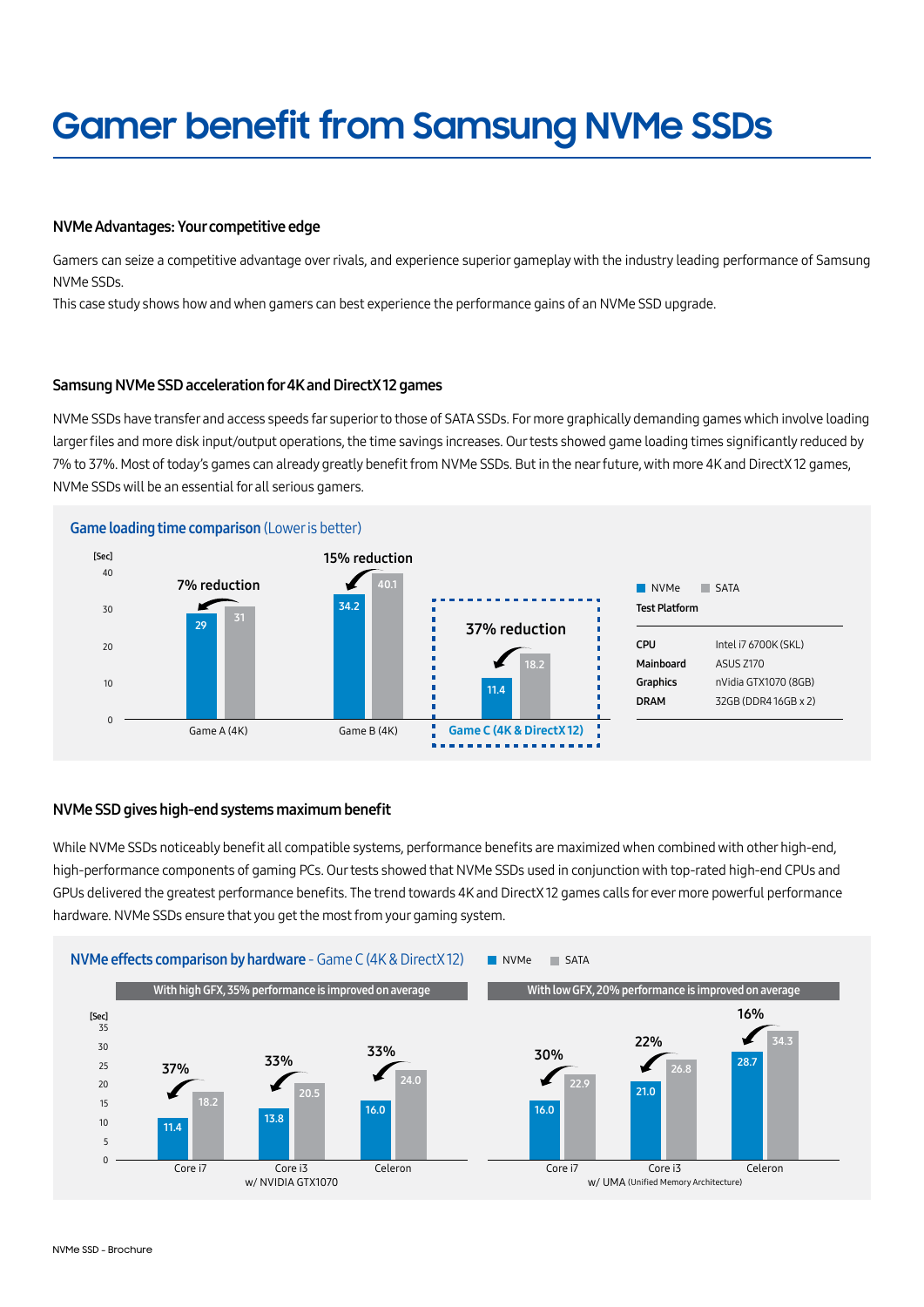# **The choice for NVMe SSDs**

#### Samsung : NVMe SSDs forerunner

The Samsung 960 PRO is a leader in the NVMe client PC SSD market. Even its little sibling, the 960 EVO easily outperforms the competition in the basic performance benchmarks (sequential read & write speed), offering customers the best NVMe experience currently available.



#### Samsung SSD comprehensive leadership

Samsung is the most wholly integrated SSD maker in the world, resulting in superior products. In-house developed NAND Flash and DRAM, coupled with proprietary purpose-built controllers, and in-house end product assembly utilizing the industry's most advanced processes, all result in incomparable quality and high integration. Our technologies are developed and tested in close collaboration with the world's leading technology companies and regularly obtain industry and expert recognition from the top tech publications.



### **SAMSUNG**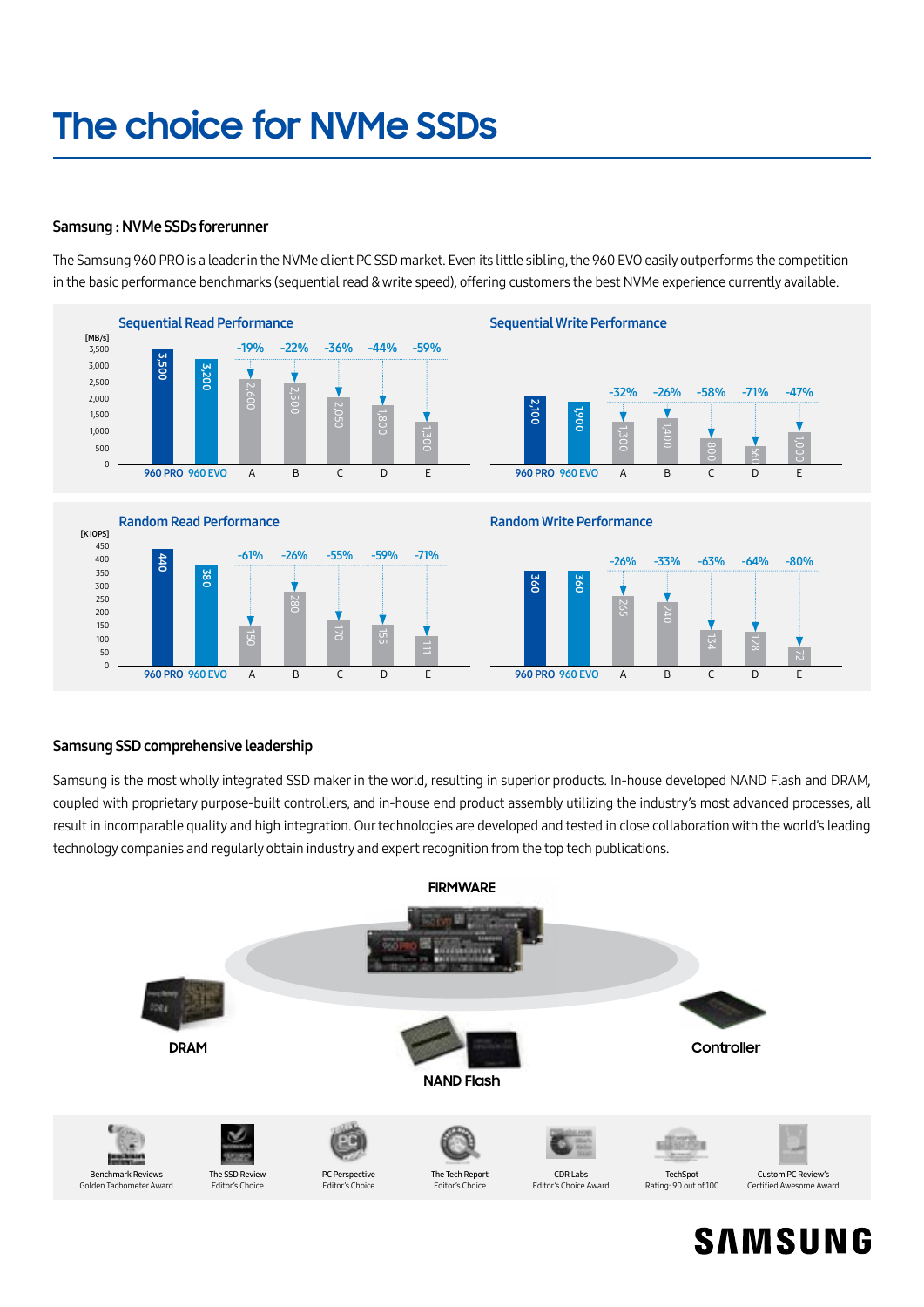## **Samsung NVMe SSD Lineup**

Samsung accelerated the NVMe era in 2015 with the launch of the 950 PRO and continues to accelerate the innovation to address the evolving PC environment across laptops and desktops. These hardware options have fully matured for NVMe adoption with chipset, operating system, as well as motherboard support for PCI Express (PCIe) Gen. 3x4 lanes in an M.2 slot. Samsung is expanding the NVMe SSD market with the development of the 4th-generation V-NAND and two tier lineup.



#### **960 PRO**

Designed for tech enthusiasts and professionals seeking unprecedented workstation and PC performance for CAD engineering or data simulations.

#### **960 EVO**

The smart choice for entry-level NVMe SSD users who want to discover next-generation PC performance for gaming and graphics.

### **FAQs**

#### **Compatibility**

#### 1) Do Samsung NVMe M.2 SSDs work with any M.2 slot?

There are different types of M.2 slots. A "B-Key" enables SATA or PCIe NVMe SSDs using up to 2 PCIe lanes, while an "M-Key" enables NVMe SSDs with the use of up to 4 PCIe lanes.

Performance of PCIe NVMe M.2 SSDs leveraging PCIe x4 lanes is roughly twice as high as with PCIe x2 lanes, so the vast majority of mainboards today support "M-Key" slots with 4 lanes. This is the solution supported by Samsung NVMe SSDs, and works in the majority of M.2 slots.

Please check the type of M.2 (M or B Key) slots available on your mainboard by reading the user manual or contacting your system vendor.

#### 2) Will Samsung NVMe M.2 SSDs work on Z97 Mainboards?

Yes. Samsung NVMe SSDs will work on Haswell Refresh or newer chipsets that follow the standard mainboard requirements defined by Intel (note that some mainboards customized for certain PC makers might not offer the required M.2 slot). Should you have any doubt, please contact your mainboard or PC vendor for more information.

#### 3) Do Samsung NVMe M.2 SSDs work with AMD Ryzen?

Yes. Samsung NVMe M.2 SSDs will work with standard Ryzen chipsets.

4) Are there any issues with running Windows 7 on a Samsung NVMe M.2 SSD? Samsung NVMe SSDs are compatible with Windows 7, but for optimal performance and ease of use we recommend Win 8.1 or newer.

#### 5) Do Samsung NVMe M.2 SSDs work under Linux?

Samsung NVMe SSDs are compatible with Linux.

Please note, however, that Samsung NVMe SSDs are optimized for use under Windows operating systems.

#### 6) Which Generation PCIe does Samsung NVMe M.2 SSD use?

Samsung NVMe SSDs use PCIe Gen 3.0. For more information please refer to Samsung NVMe SSD datasheets available at www.samsungssd.com

#### **Installation**

#### 1) How should a Samsung NVMe M.2 SSD be installed on a PC?

Installation of Samsung NVMe M.2 SSDs is essentially plug-and-play. Simply insert the NVMe SSD in an M.2 PCIe slot, tighten the SSD in place with the screw and spacer provided by your mainboard manufacturer, and boot up your system from an external source before proceeding with a fresh install of your operating system. Windows has an in-box driver that ensures your Samsung NVMe SSD is operational from the start, but we recommend installing the Samsung NVMe Driver specifically designed for Samsung NVMe SSDs, to ensure optimal performance and to maximize compatibility with your system.

For more information, please refer to: www.samsungssd.com

#### 2) Are Samsung NVMe M.2 SSDs delivered with a screw?

Samsung NMVe M.2 SSDs are not delivered with a screw. This is because mainboard manufacturers typically provide the specific screws and spacers that fit the proprietary needs of each mainboard.

#### 3) Can I move data from an HDD or SATA SSD to a Samsung NVMe M.2 SSD?

Yes. It is possible to clone a SATA HDD or SATA SSD to an NVMe SSD. Samsung, however, recommends performing a "clean install" of the OS and later transferring the desired non-executable files.

Because the registry information needed for NVMe SSDs is different from those of SATA HDDs or SSDs, a clean install helps to avoid unnecessary compatibility and performance issues that may arise from simply cloning a storage device.

#### 4) Can I plug a Samsung NVMe M.2 SSD in a traditional PCIe slot?

Yes. Many add-in-card adapters exist, but for optimal performance and compatibility Samsung recommends using an original M.2 slot for your Samsung NVMe SSD.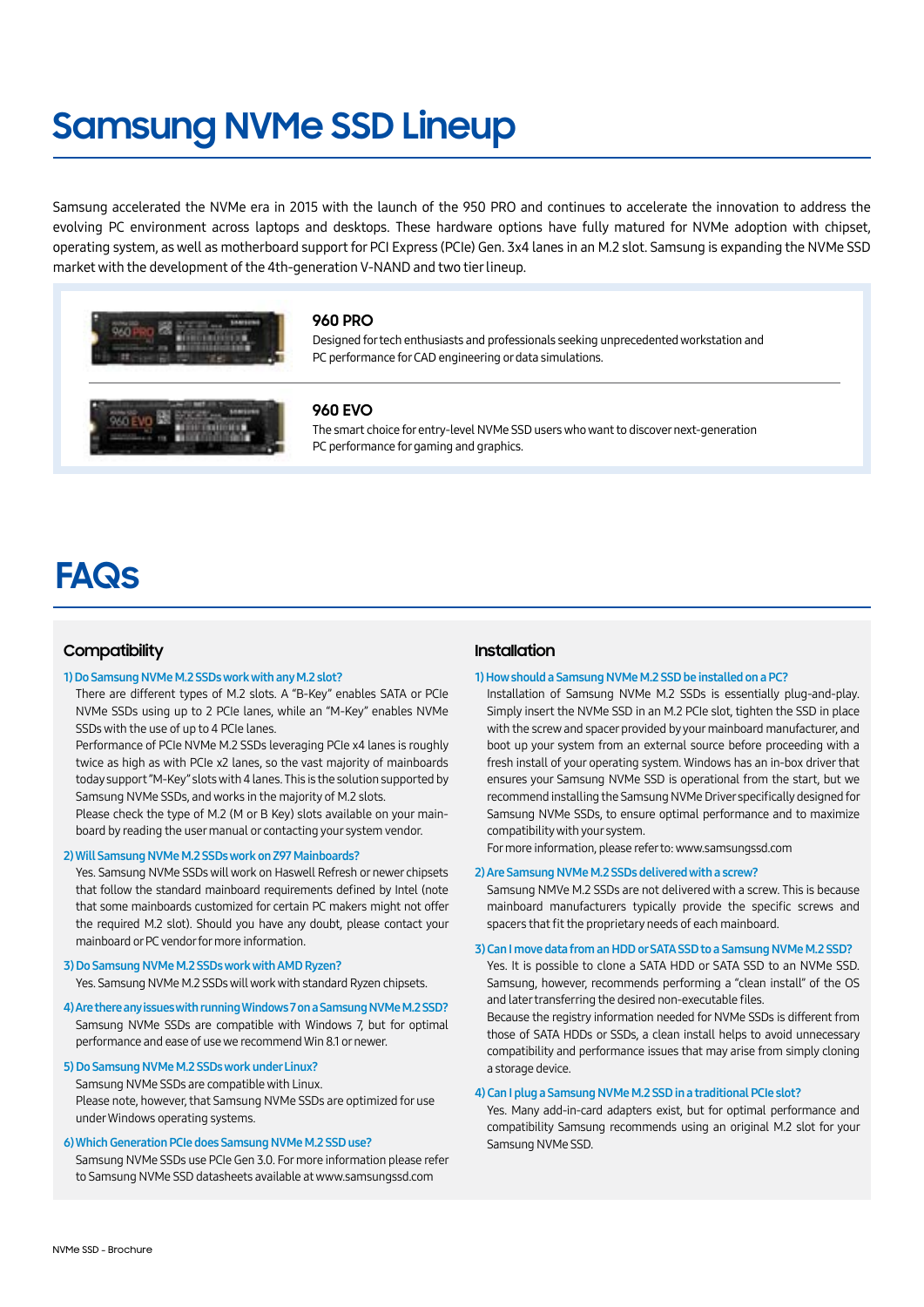#### **Operation**

#### 1) Can I use a Samsung NVMe M.2 SSD at the same time as a SATA SSD or HDD?

Yes. There are no technical limitations in using an NVMe M.2 SSD concurrently with a SATA SSD or HDD. Please make sure your mainboard has a sufficient number of interfaces to accommodate multiple storage devices.

#### 2) Can Samsung NVMe M.2 SSDs be RAIDed?

Yes. Samsung NVMe M.2 SSDs can be grouped into a RAID formation. Please ensure that your mainboard has a sufficient number of NVMe M.2 slots and that sufficient PCIe lanes are available for maximal performance.

#### 3) Can the OS be installed on a Samsung NVMe M.2 SSD?

Yes. Samsung NVMe M.2 SSDs can be used as the primary storage device, with the Operating System installed on the SSD.

#### 4) Are Samsung NVMe M.2 SSDs bootable when used in combination with an add-in-card (AIC)?

Yes. An AIC is merely an adapter, and therefore does not change the inherent bootability or connectivity of a Samsung NVMe M.2 SSD. Please note that depending on the quality of the AIC, the performance of your Samsung NVMe M.2 SSD may, in rare cases, be below the performance specifications published by Samsung.

#### **Performance**

#### 1) What is the difference between a Samsung NVMe M.2 SSD and a regular SSD?

NVMe SSDs leverage a new type of interface and protocol – Non-Volatile Memory Express – to break through the bottleneck limitations of SATA based systems. Concretely, this means that whereas SATA SSDs' maximal performance does not exceed 550MB/s, NVMe SSDs can achieve transfer speeds of about 3,500MB/s when connected via PCIe Gen.3 x4 lanes.

#### 2) Why does my Samsung NVMe M.2 SSD not achieve its performance specs in benchmark tests?

Benchmark test results may differ depending upon the system environment, host software and hardware configuration. Please see the data sheet for more information on the test conditions used by Samsung.

#### 3) Do Samsung NVMe M.2 SSDs have RAPID Mode support? Samsung NVMe SSDs do not support RAPID Mode.

#### 4) Do I need a heat sink for optimal performance of the Samsung NVMe M.2 SSD?

Samsung NVMe SSDs rarely require a heat sink, yet maintain optimal performance thanks to Samsung's advanced design and manufacturing capabilities coupled with an integrated, heat dissipating thermal label. In rare instances of extreme workloads (transfer of several hundreds of GB), performance may be throttled through Samsung's dynamic thermal throttling algorithm to protect the SSDs integrity.

Please be aware, however, that an external heat source such as a highpowered graphics card, or CPU placed in close proximity to a Samsung NVMe SSD, can adversely affect airflow around a Samsung NVMe SSD which may lead to performance degradation. Therefore, please ensure there is appropriate airflow around your Samsung NVMe SSD.

#### **Specifications**

#### 1) What is the physical size of a Samsung NVMe M.2 SSD? Will it fit my PC?

Samsung NVMe SSDs use the M.2 (2280) form factor. M.2 is an industry standard, and M.2 SSDs typically measure 22mm in width. Various standardized lengths range between 30mm and 110mm, with the 80mm solution used by Samsung being the most common. This means that Samsung NVMe SSDs are 22mm wide and 80mm long, and should physically fit in the majority of M.2 slots on mainboards.

It is also important to note that Samsung NVMe M.2 SSDs are "single sided" meaning that all components are mounted on just one side of the PCB, ensuring a relatively "flat" profile that fits in virtually all M.2 slots.

#### 2) Do Samsung NVMe M.2 SSDs have hardware encryption?

Samsung NVMe SSDs provide internal hardware encryption of all data

stored on the SSD, including the operating system. Data is decrypted through a pre-boot authentication process. Because all user data is encrypted, private information is protected against loss or theft.

Encryption is done by hardware, which provides a safer environment without sacrificing performance.

The encryption methods provided by each Samsung NVMe SSD are: AES (Advanced Encryption Standard, Class0 SED) TCG/OPAL, and eDrive Please note that you cannot use more than one encryption method simultaneously.

#### 3) Do Samsung NVMe M.2 SSDs support TCG Opal?

TCG Opal is supported by Samsung NVMe SSDs (960EVO / PRO and newer). It is an authentication method that employs the protocol specified by the Trusted Computing Group (TCG) meaning that you will need to install TCG software supplied by a TCG OPAL software development company.

User authentication is done by pre-boot authentication provided by the software.

For more detailed information and instructions, please contact a TCG software company. In addition, TCG/opal can only be enabled / disabled by using special security software.

#### **Others**

#### 1) What is the difference between the 960PRO and 960EVO?

The EVO series is designed for demanding mainstream users, while the PRO series is destined for users with very high workload requirements for their SSD, and the need for high capacities.

#### 2) What is an AIC?

AIC stands for Add-in-Card and it is essentially an adapter that allows connection of a Samsung NVMe M.2 SSD to a standard PCIe x16 slot, instead of an M.2 interface.

#### 3) What is NVMe?

NVMe (Non-Volatile Memory Express) is a new storage protocol designed to leverage the full performance potential of SSDs and the underlying NAND Flash technology, by eliminating the performance bottleneck imposed by the previous storage protocol - SATA - which had been optimized for far slower hard disk drives.

Utilizing this new protocol, NVMe SSDs currently outperform SATA based SSDs by a factor of 6-7 times, with significant upward potential in the future.

#### 4) What is PCIe?

PCIe (Peripheral Component Interconnect Express) is a well-established and versatile interface. Because of its prevalence (used for Graphic Cards etc.) and high data throughput capability PCIe was adopted by the storage industry to replace the much older and constrained SATA interface for the next generation of SSDs.

Adoption of PCIe, combined with other factors, enable NVMe SSDs to outperform SATA based SSDs by a factor of 6-7 times, with significant upward potential in the future thanks to the scalability of PCIe.

#### 5) What is M.2?

M.2 is a form-factor describing the physical dimensions and connector used for M.2 SSDs. It was primarily designed to incorporate the new PCIe interface and NVMe protocol in SSDs, and to reduce the overall footprint of storage media from the former HDD based 2.5 inch standard dimension.

#### 6) Will a Samsung NVMe M.2 SSD function in a PCIe x1 slot?

A Samsung NVMe SSD is not compatible with a PCIe x1 slot.

#### 7) What is an "M-Key"? What is a "B-Key"?

"M" and "B" are different connector types for M.2 slots. A "B-Key" enables SATA or PCIe NVMe SSDs using up to 2 PCIe lanes, and an "M-Key" enables using up to 4 PCIe lanes.

Please note that Samsung NVMe SSDs use the "M-Key" (to leverage PCIe x4 for maximum performance) and cannot be plugged into an M.2 slot with a "B-Key".